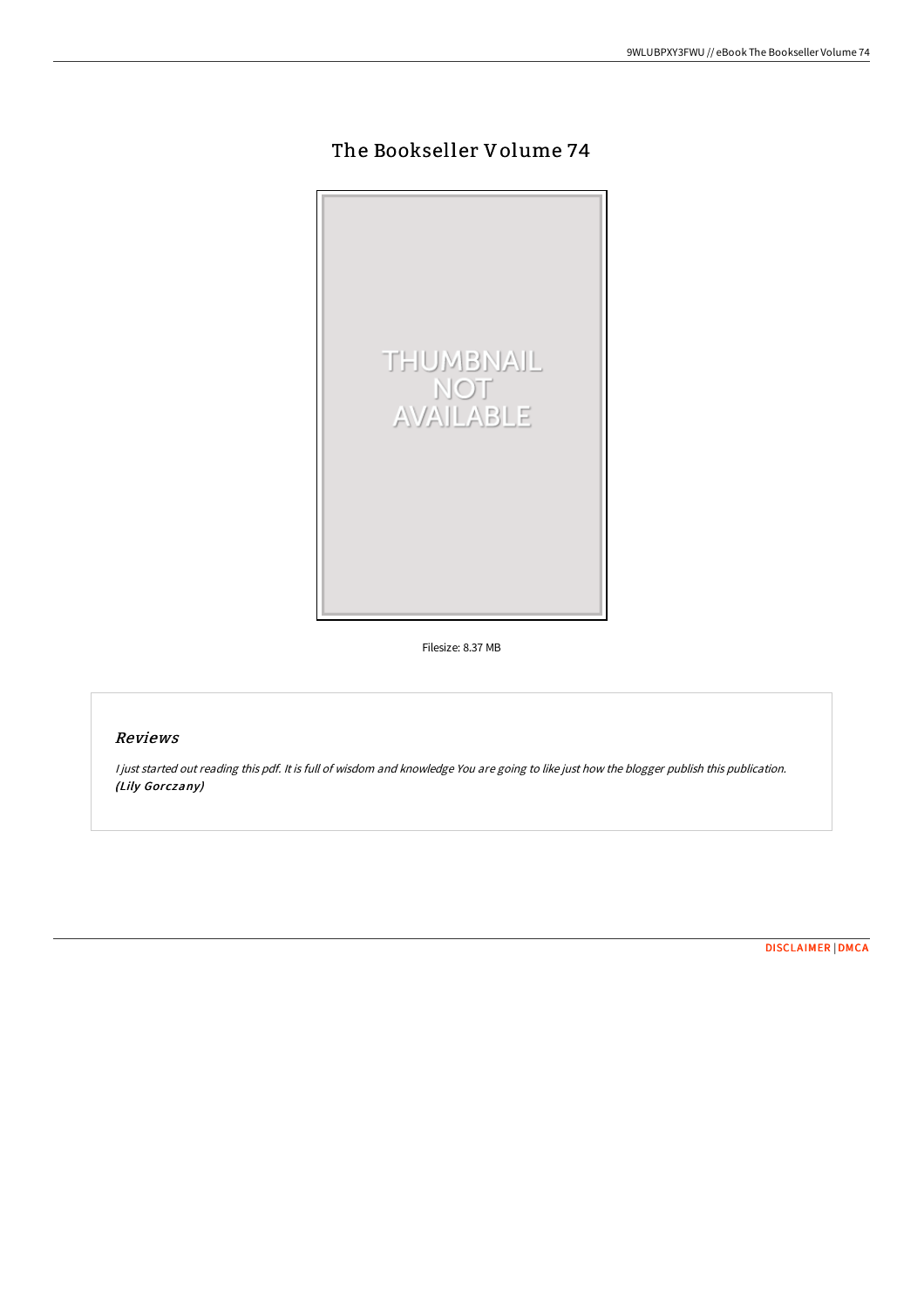## THE BOOKSELLER VOLUME 74



To save The Bookseller Volume 74 eBook, you should follow the button below and download the document or get access to other information that are relevant to THE BOOKSELLER VOLUME 74 book.

RareBooksClub. Paperback. Book Condition: New. This item is printed on demand. Paperback. 250 pages. Original publisher: Washington, D. C. : U. S. Dept. of Justice, Office of Justice Programs, Office for Victims of Crime, 1997-1999. LC Number: HV6250. 3. U5 O93 OCLC Number: ocm37997097 Subject: Victims of crimes -- Services for -- United States -- States -- Finance -- Directories. Excerpt: . . . Quick Look-Preventive Health and Health Services Block Grant, continued State Administrator ( s ) Phone Number Fax Number Vermont Ellen Thompson ( 802 ) 863-7606 ( 802 ) 863-1634 Virgin Islands Julia Sheen ( 340 ) 773-1311 ( 340 ) 692-9505 Virginia Mary Zoller ( 804 ) 371-2622 ( 804 ) 371-6032 Washington Heidi Keller ( 360 ) 236- 3782 ( 360 ) 753-9100 West Virginia Susan Griffith ( 304 ) 558-3210 ( 304 ) 558-1437 Wisconsin Sharon Gehl ( 608 ) 261-9434 ( 608 ) 264-6078 Wyoming Jimm Murray ( 307 ) 777-6018 ( 307 ) 777-3617 Marshall Islands Justina Langidrik ( 011 ) ( 692 ) 625-3355 ( 692 ) 625-3432 Micronesia Ben Jesse ( 011 ) ( 691 ) 320-2619 ( 691 ) 320-5263 Palau Johanna Ngiruchelbad ( 011 ) ( 680 ) 488-1757 ( 680 ) 488-3115 E-mail Addresses Alabama Frances Kennamer fkennamer adph. state. al. us American Samoa Dotti Siavii asdoh lbj. peacesat. hawaii. edu Arizona Carol Vack cvack hs. state. az. us Arkansas Arlene Rose Arose mail. doh. state. ar. us California Kathleen Acree kacree dhs. ca. gov Colorado Chuck Bayard chuck. bayard state. co. us Connecticut Lena Ferguson lena. ferguson po. state. ct. us Delaware Tim Van Wave tvanwave state. de. us District of Columbia John Health jth1 cdc. gov Florida Jeanne Lane JeanneLane doh. state. fl. us Georgia Michelle Mindlin-Wallace MMW ph. dhr. state. ga. us Guam Angelina Mummert...

Read The [Bookseller](http://techno-pub.tech/the-bookseller-volume-74.html) Volume 74 Online R Download PDF The [Bookseller](http://techno-pub.tech/the-bookseller-volume-74.html) Volume 74